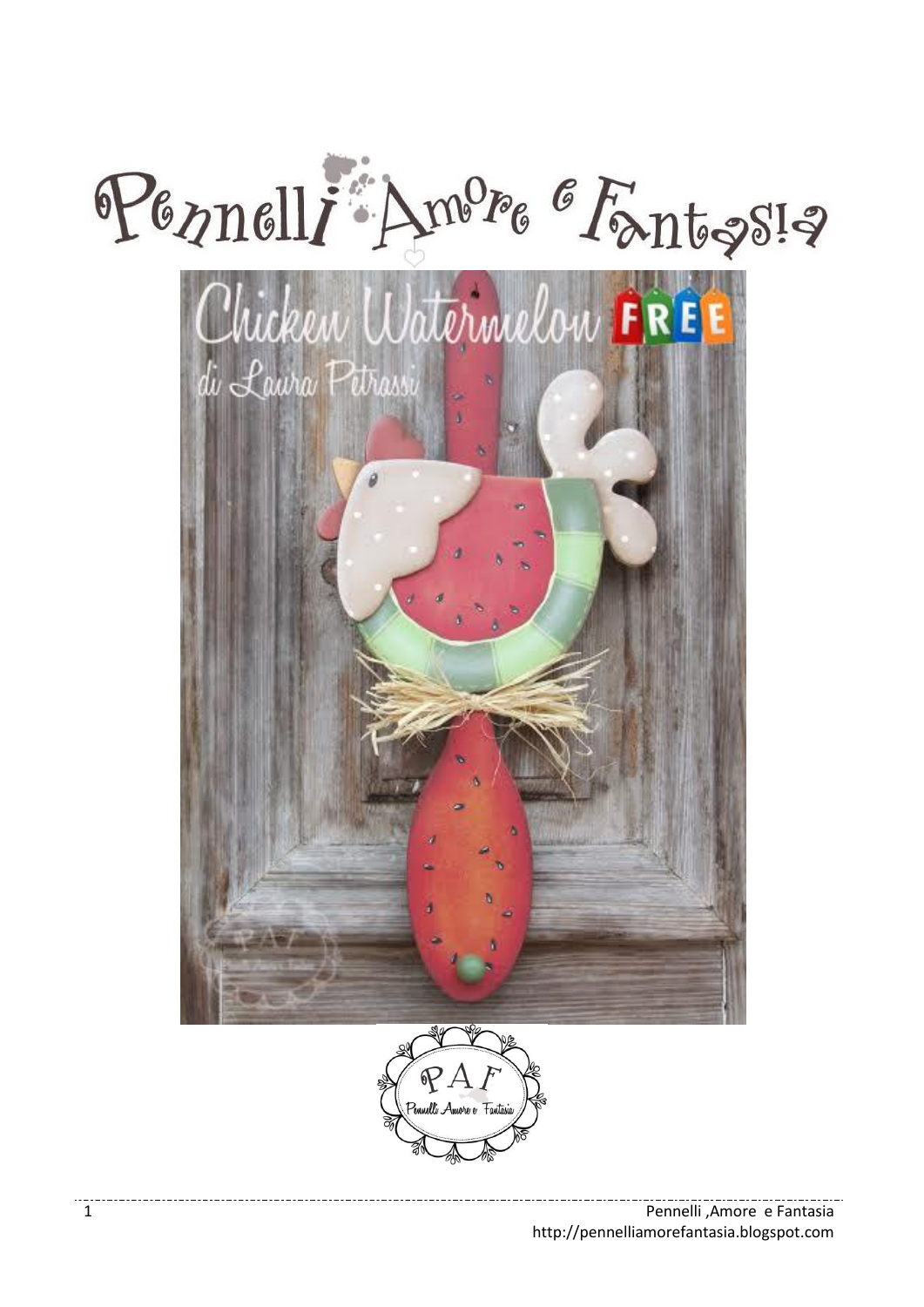#### **Colori Decoart Americana: Pennelli:**

BURNT UMBER COUNTRY RED FAWN FOLIAGE GREEN HAUSER MEDIUM GREEN LIGHT BUTTERMILK LIMADE RED IRON OXIDE SOFT BLACK TANGERINE WARM WHITE

Devono essere di buona qualità, nelle misure che più vi sono consone. Per dare le basi utilizzare pennelli piatti o a lingua di gatto di varie misure a secondo della dimensione

della superficie da dipingere.

Per realizzare righine sottili, spirali o impunture utilizzare i liner. Pennelli angolari, piatti e mop per lumeggiature ed ombreggiature con la tecnica del floating.

Pennelli da stencil e sfumini per il dry brush (sfumatura con pennello asciutto).

## **Altri strumenti**

Fogli tavolozza e vaschetta lavapennelli. Matita, gomma e gommapane. Spugnette abrasive, panno morbido e asciugoni. Per trasferire il disegno: pennarello MICRON, carta da lucido e carta grafite. Bulino per ricalcare le linee del disegno e per realizzare i pois.

# **Supporti e accessori** Compensato pioppo mm.4 per sagome galletto. Mestolo di legno Pallina di legno mm.15 Rafia **Per info:**

**[laura.petrassi@gmail.com](mailto:info@xxx.uu)**

# **Prepazione:**

*Disegnare le sagome sul compensato, ritagliare con un seghetto e carteggiare i bordi. Stendere una mano di primer, far asciugare, carteggiare nuovamente la superficie e spolverare. Riportare le linee principali, stendere le basi in modo uniforme seguendo le istruzioni del cartamodello ed aggiungere i particolari.*

# **Istruzioni pittura :**

# *GALLINA*

*CODA e COLLETTO - base FAWN. Schiarire al centro con LIGHT BUTTERMILK (dry brush) ombreggiare a destra con BURNT UMBER, lumeggiare a sinistra con LIGHT BUTTERMILK. Pois LIGHT BUTTERMILK. Dipingere l'occhietto con SOFT BLACK, punto luce WARM WHITE.* 

*CORPO – base spicchi alternare HAUSER MEDIUM GREEN e FOLIAGE GREEN. Righe sottili HAUSER MEDIUM GREEN. Schiarire al centro con LIMADE (dry brush). Ombreggiare la parte esterna con BURNT UMBER. Dipingere le linee tratteggiate con HAUSER MEDIUM GREEN sugli spicchi FOGLIAGE GREEN e viceversa. Base anguria COUNTRY RED, schiarire al centro con TANGERINE, ombreggiare vicino agli spicchi con BURNT UMBER, lumeggiare il bordo in alto con*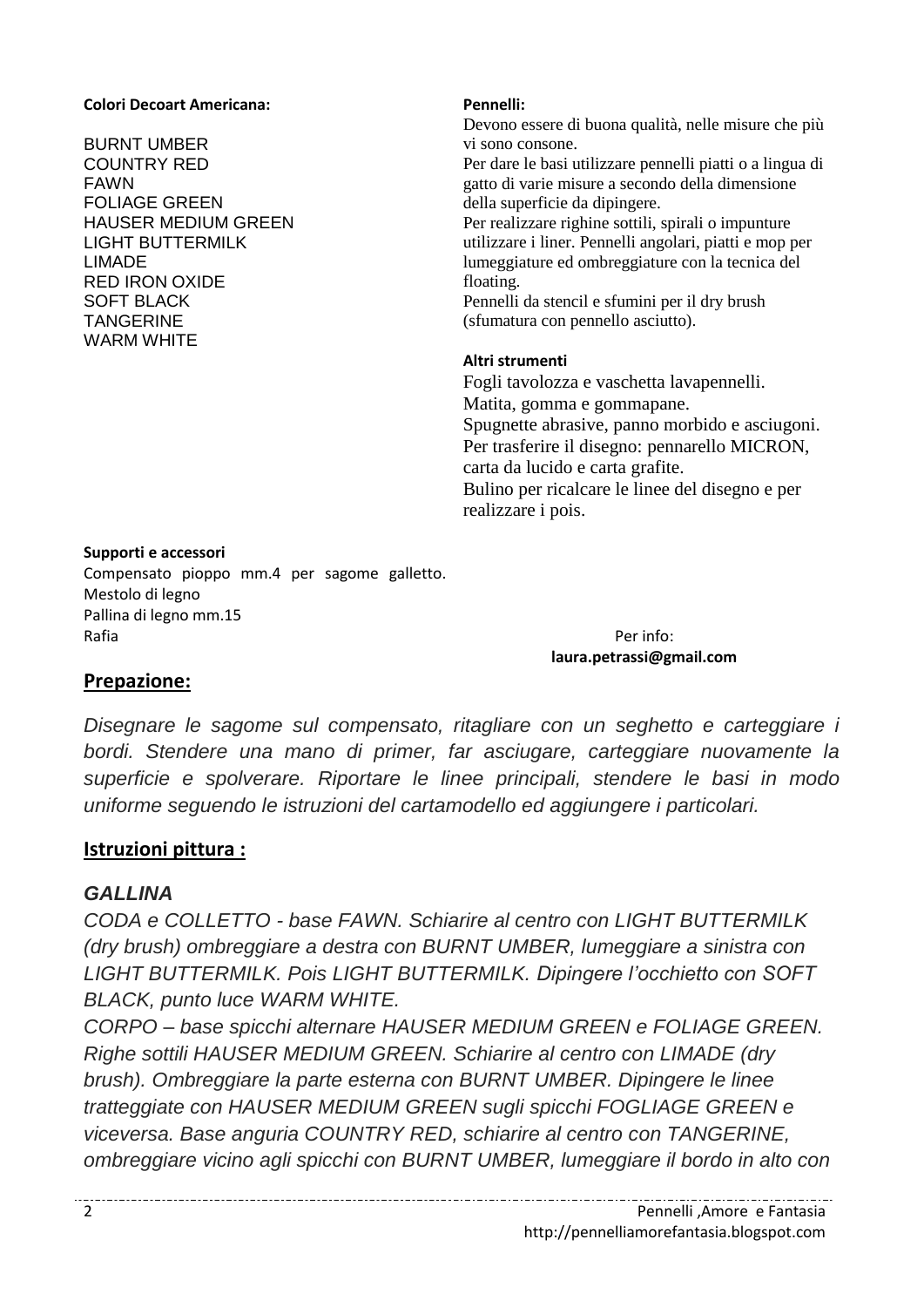*TANGERINE. Disegnare i semini e dipingere con SOFT BLACK, virgola WARM WHITE. Con il pennello liner e l'acrilico LIMADE dipingere una linea irregolare che divide spicchi e parte centrale dell'anguria.*

*CRESTA e BARGIGLI – base RED IRON OXIDE, ombreggiare a destra con BURNT UMBER, lumeggiare a sinistra con FAWN.*

*BECCO – base CAMEL, ombreggiare a destra con BURNT UMBER.*

# *MESTOLO*

*Base COUNTRY RED, schiarire al centro con TANGERINE (dry brush) e ombreggiare tutto il bordo con BURNT UMBER. Disegnare i semini e dipingere con SOFT BLACK, virgola WARM WHITE. Dipingere la pallina di legno con HAUSER MEDIUM GREEN.*

# **Finitura e assemblaggio:**

*Proteggere mestolo e sagome con una vernice opaca all'acqua. Assemblare i pezzi con della colla vinilica forte. Formare un ciuffetto con la rafia e fissarlo alla base della gallina con della colla a caldo. Forare il mestolo e fissare la pallina con una piccola vite. Happy project! :D Laura*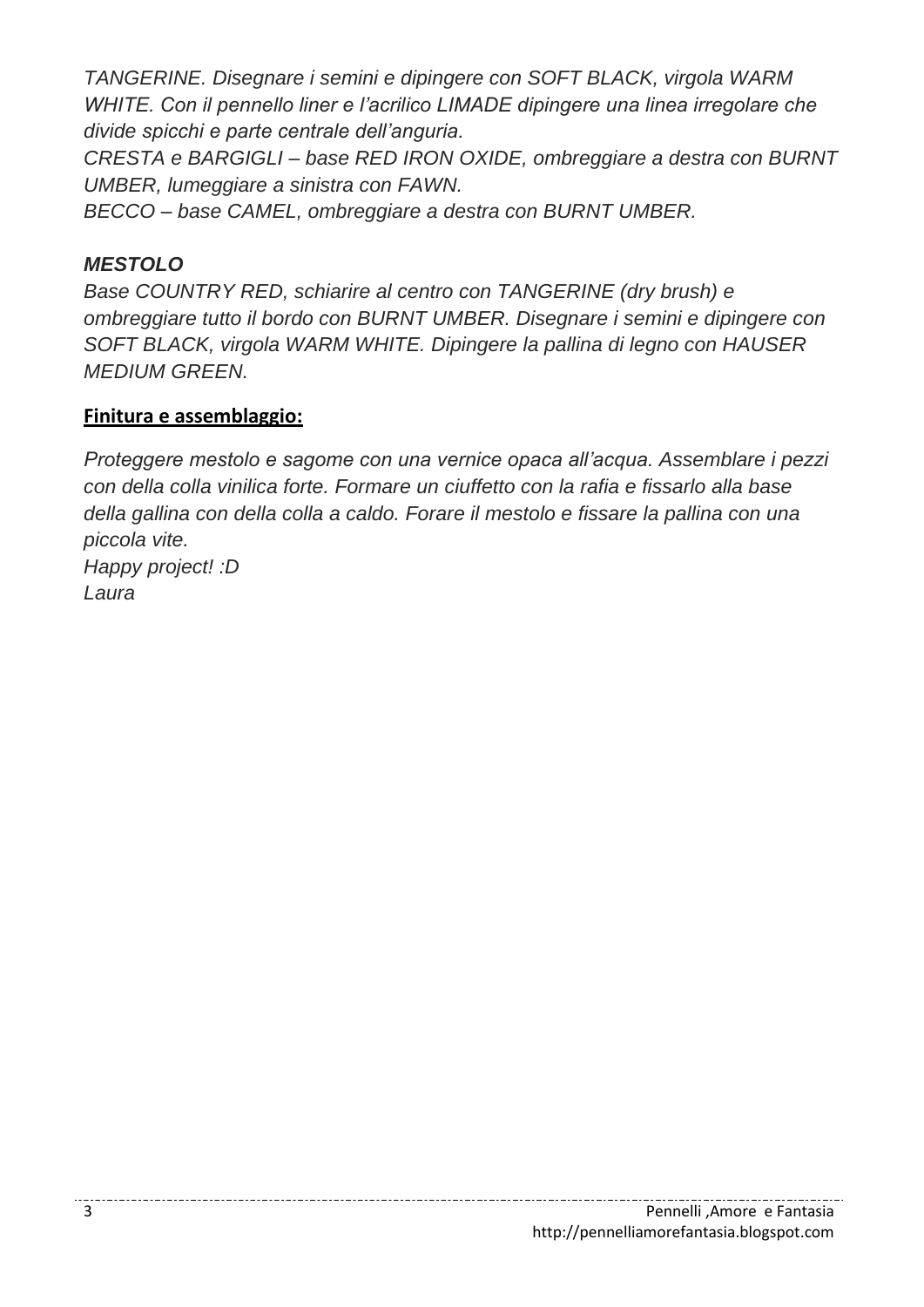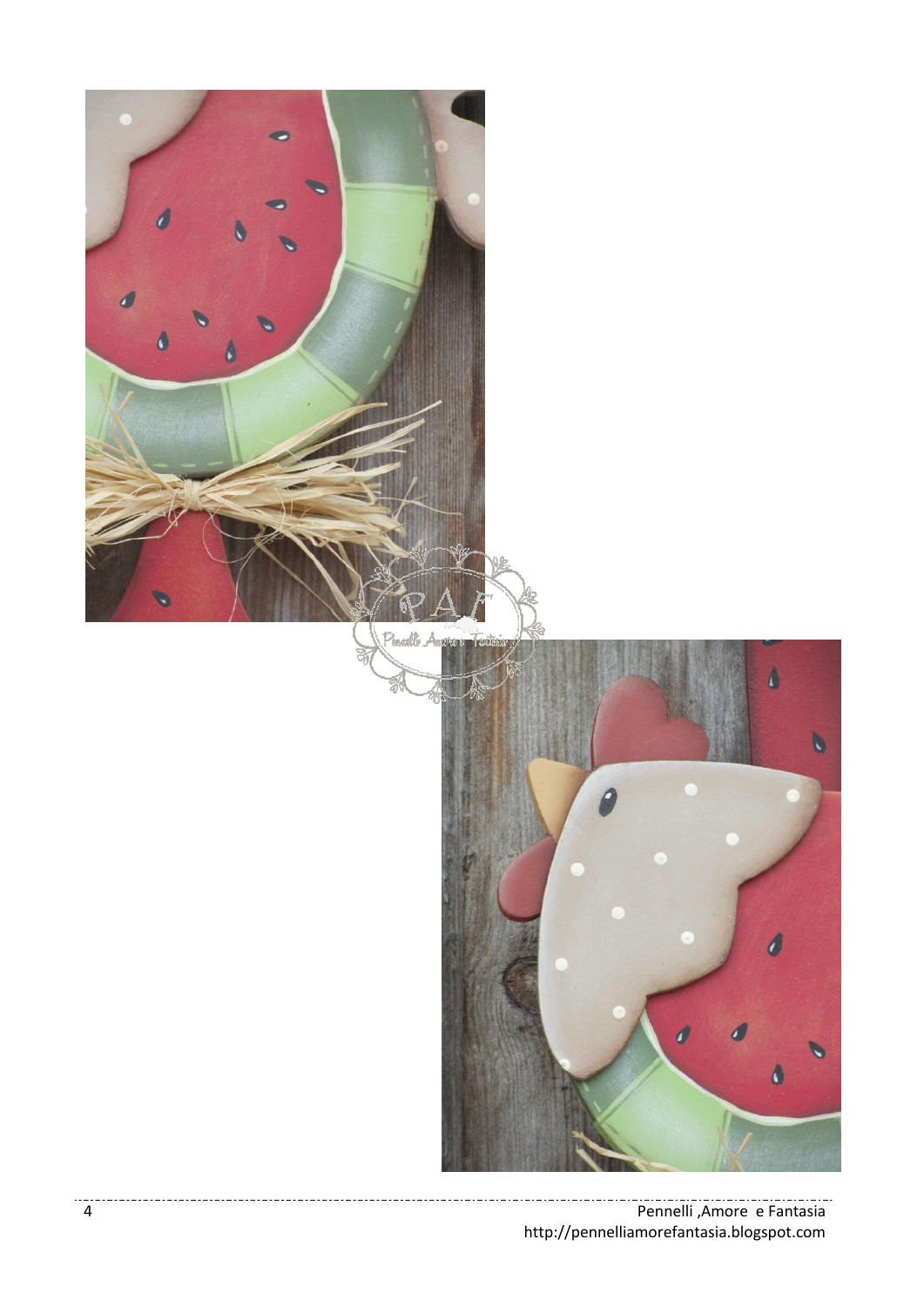# *English Version* **translated by Cristina Turco)**

#### **Colori Decoart Americana:**

BURNT UMBER COUNTRY RED FAWN FOLIAGE GREEN HAUSER MEDIUM GREEN LIGHT BUTTERMILK LIMADE RED IRON OXIDE SOFT BLACK TANGERINE WARM WHITE

#### **Brushes:**

They must be of good quality and different sizes. Choose your favourites.

Use flat or cat's tongue brushes for the bases, the size of the brush depends on the size of the surface that you are painting. Use the liner to paint thin stripes, swirls and stitching. Angular, flat and mop brushes for the floating technique (highlights and shading). Brushes and stencils. Blenders for dry brush.

#### **Other supplies:**

Pencil, eraser, sand-paper. A piece of soft cloth, paper towels. MICRON pen (to transfer the design), tracing paper and graphite paper.

Stylus to trace the design and to make the dots.

## **Supports and details:**

Plywood (Poplar - mm. 4) to cut out the Chicken. A Wooden spoon. A little wooden ball (diameter mm. 15). Raffia

> Info: **[laura.petrassi@gmail.com](mailto:info@xxx.uu)**

# **Preparation:**

Trace the design on the plywood, cut out with a hacksaw and sand the edges. Seal with primer, let dry, sand the surface and clean. Trace the details, base every piece following the instructions of the pattern and add details*.*

## **Painting instructions:**

**CHICKEN** - TAIL AND FACE/COLLAR: base with FAWN. Dry brush the center with LIGHT BUTTERMILK, shade the right side with BURNT UMBER, highlight the left side with LIGHT BUTTERMILK. Dots are LIGHT BUTTERMILK. Paint the eye with SOFT BLACK  $+$  a WHITE WARM dot.

BODY: base the rind with HAUSER MEDIUM GREEN and FOLIAGE GREEN. Thin stripes are HAUSER MEDIUM GREEN. Dry brush the center with LIMADE. Shade the edge with BURNT UMBER. Line the stitching with HAUSER MEDIUM GREEN (on Foliage Green stripes) and with FOGLIAGE GREEN (on Hauser Medium Green Stripes). Base Watermelon with COUNTRY RED, highlight the center with TANGERINE, shade near the rind with BURNT UMBER, highlight the top edge with TANGERINE. Trace the seeds and paint them with SOFT BLACK  $+$  a WHITE WARM comma. With the liner brush, trace an irregular line with LIMADE around the rind.

WATTLE AND COMB: base with RED IRON OXIDE, shade on the right with BURNT UMBER, highlight on the left with FAWN.

BEAK: base with CAMEL, shade with BURNT UMBER.

WOODEN SPOON: base with COUNTRY RED, highlight the center with TANGERINE (dry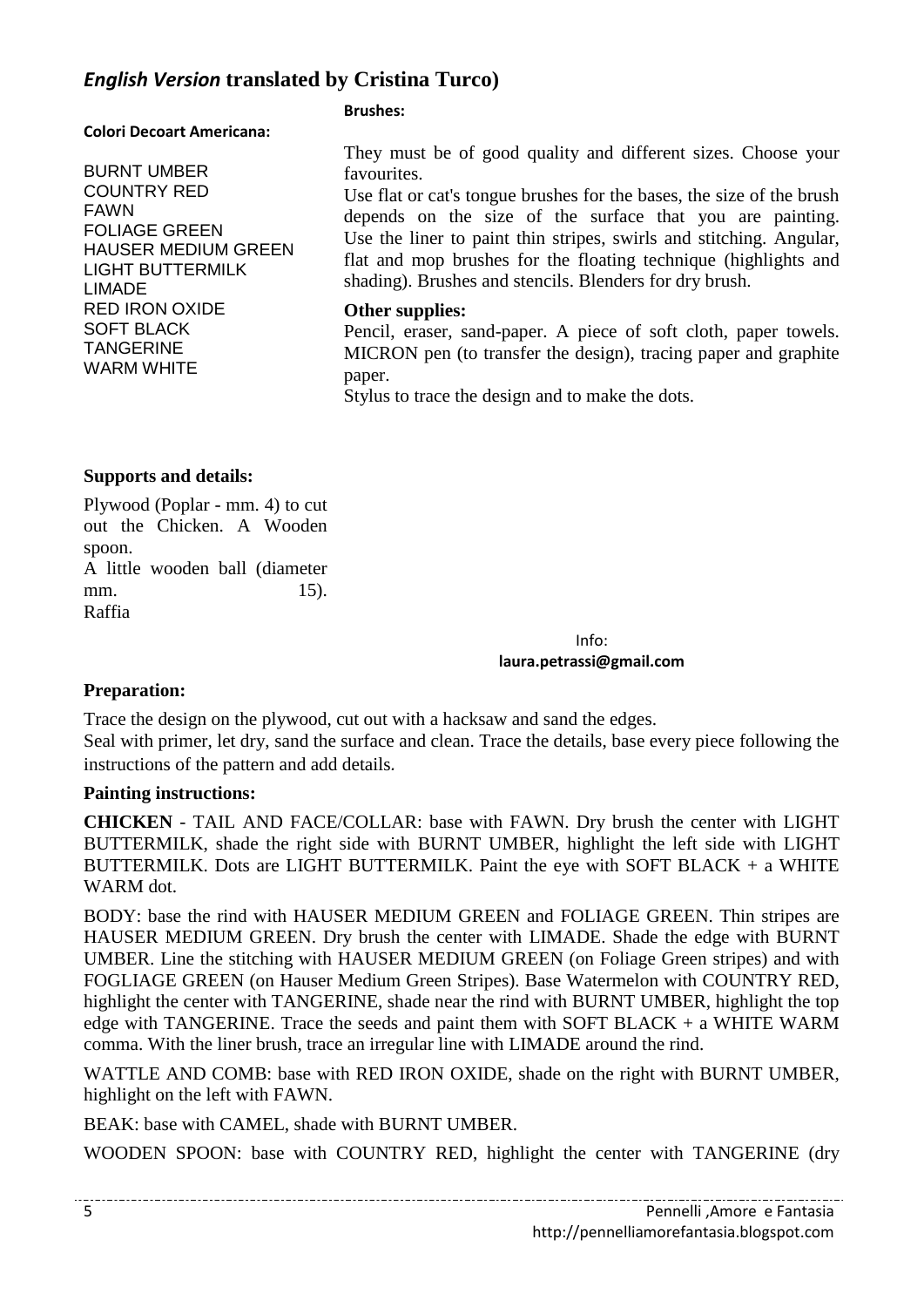brush) and shade across the edge with BURNT UMBER. Draw the seeds and paint them with SOFT BLACK + a WHITE WARM comma. Paint the wooden ball with HAUSER MEDIUM GREEN.

# **Finishing toches and assembly:**

Protect the Spoon and the Chicken with matte varnish. Glue the pieces with strong glue. Create a tuft with raffia and glue it under the Chicken with hot glue. Drill the Spoon and secure the ball with a small nail.

Happy project!

Laura

(translated by Cristina Turco)